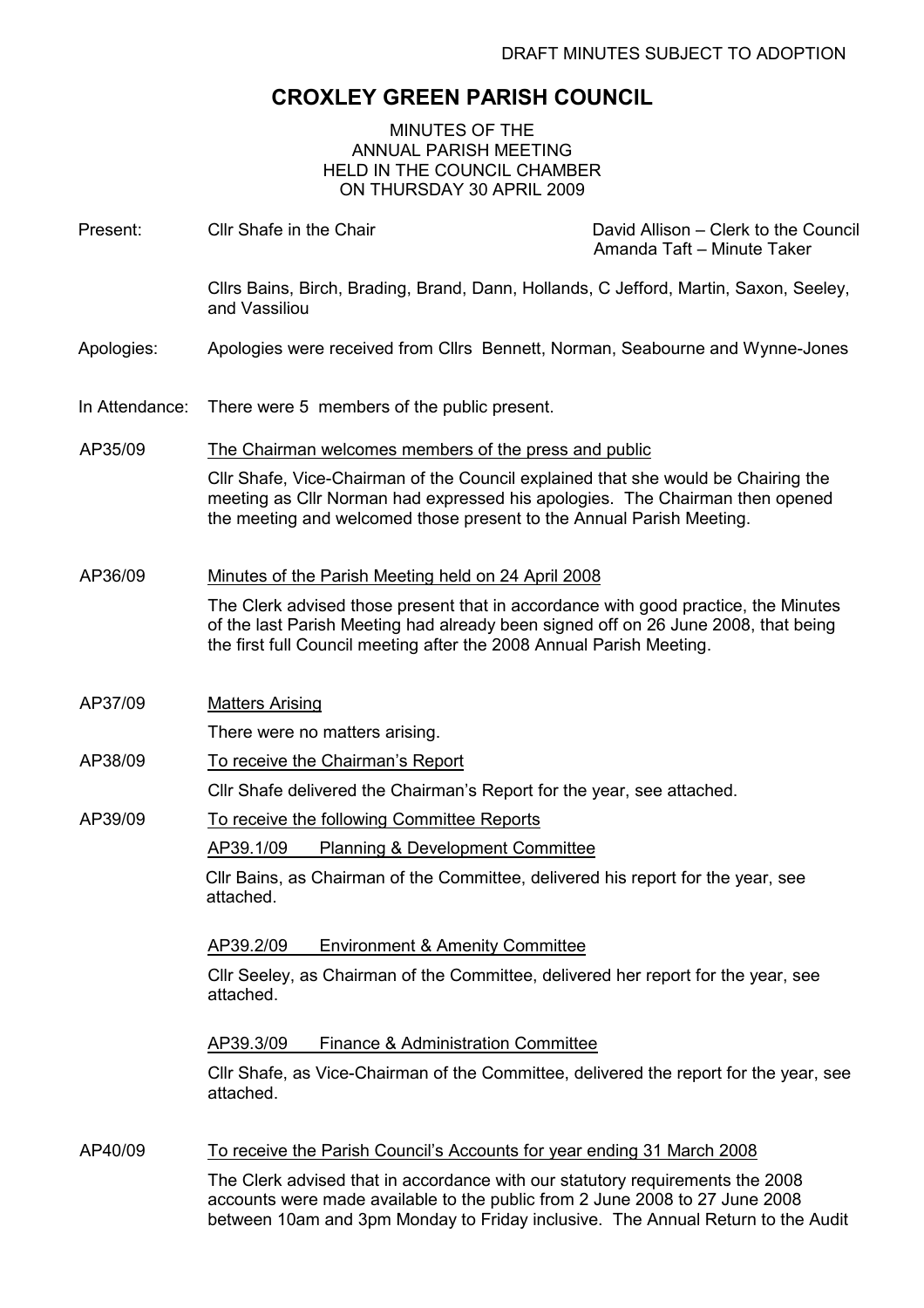Commission was signed on 26 June 2008 (Minute CC542/08 refers). In 2007/2008 the accounts showed that taking into account all income and expenditure that we carried forward £217,503 into 2008/2009.

AP41/09 To consider any other interest in the Parish

No items were raised.

#### AP42/09 Closure

There being no further business the Chairman closed the meeting at 8.15pm.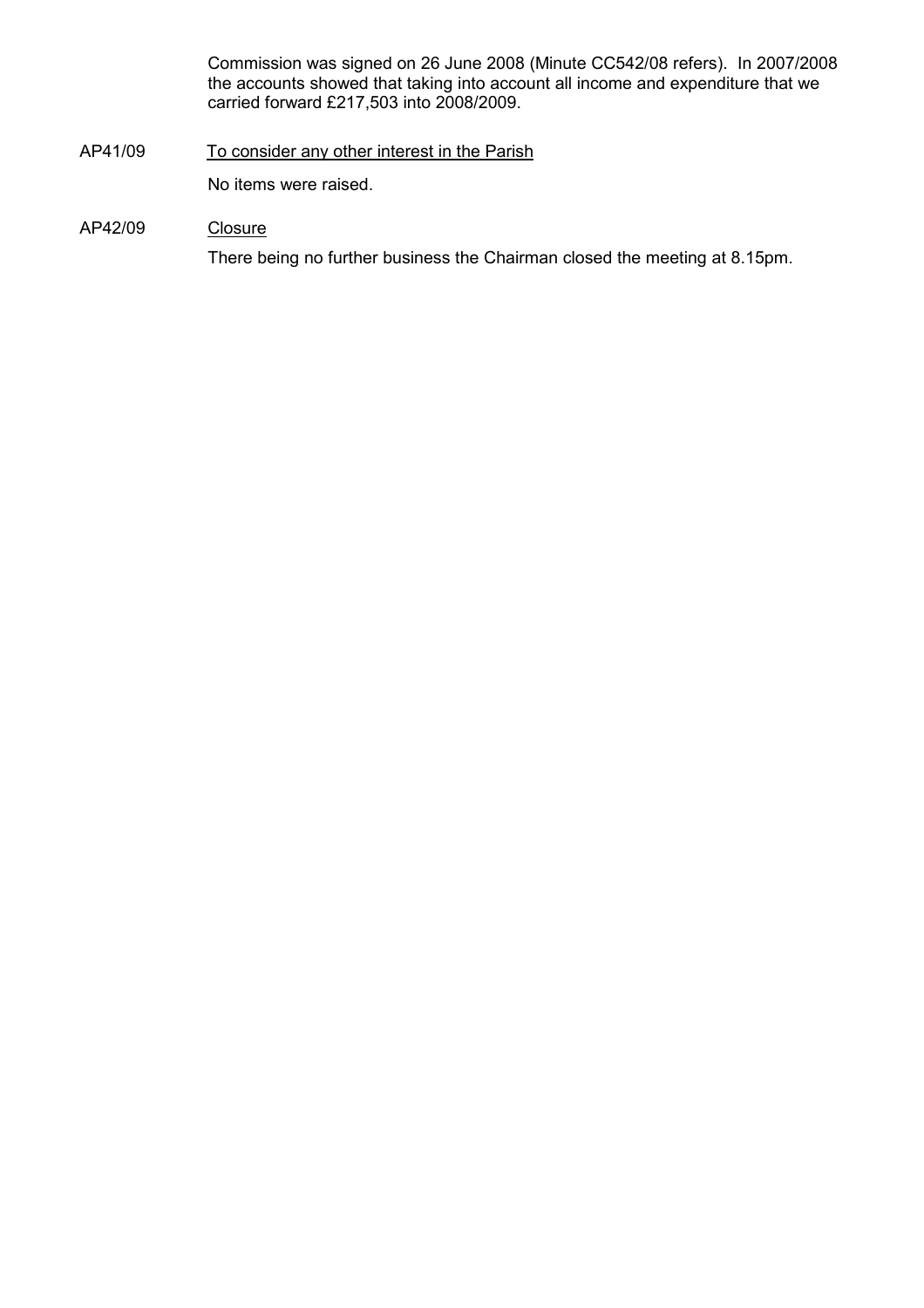

## The Chairman's Annual Parish Report Annual Parish Meeting – Thursday 30 April 2009

With the closing of another Parish Council year, it is time to reflect upon those objectives and wishes of the community which we all have achieved.

The tone of the year commenced with the Parish's involvement with the Hertfordshire 'Village of the Year' competition, the unexpected Environmental Commendation set a positive note to the community, with the added compliment from the Judges who overstayed their allotted time because they felt at ease in our village.

This alone helped to bring those organisations within our community to share a common goal. The information gained from being involved in the competition has now been incorporated into our existing village register. I am pleased to report that this register is now growing as new organisations and events occur within our community.

The Autumn months brought with it the concerns of the pending 'Ground Maintenance Contract' that encompassed maintenance of the Green and Stones Orchard. As Chairman, I wish to thank the community for their concern and support, this alone gave a positive signal to the Council to explore all avenues so as to retain the maintenance of these important areas. As I am sure most of the community are now aware, the Parish are now in consultation with Three Rivers District Council and are sorting out the details of the continuance of the ground work.

In the closing months of this year, this Parish Council were selected to participate in a programme of mentoring to enable the Parish Council to broaden the community's horizons especially in cultivating a closer relationship with the organisations within the community.

Both the Environmental and Planning Committees have had full agendas, I would like to thank all the Members for their input and leave the details of this year's endeavours to the respective Chairs' reports.

To conclude, this year we are now at the first stages of creating a village hall status in conjunction with the Croxley Green Community Association and the Parish. In closing, I would like to give my personal thanks to all the Members of the Parish Council and a special thank you to our Clerk and members of his staff for all their support to me and therefore the community.

Cllr Norman Chairman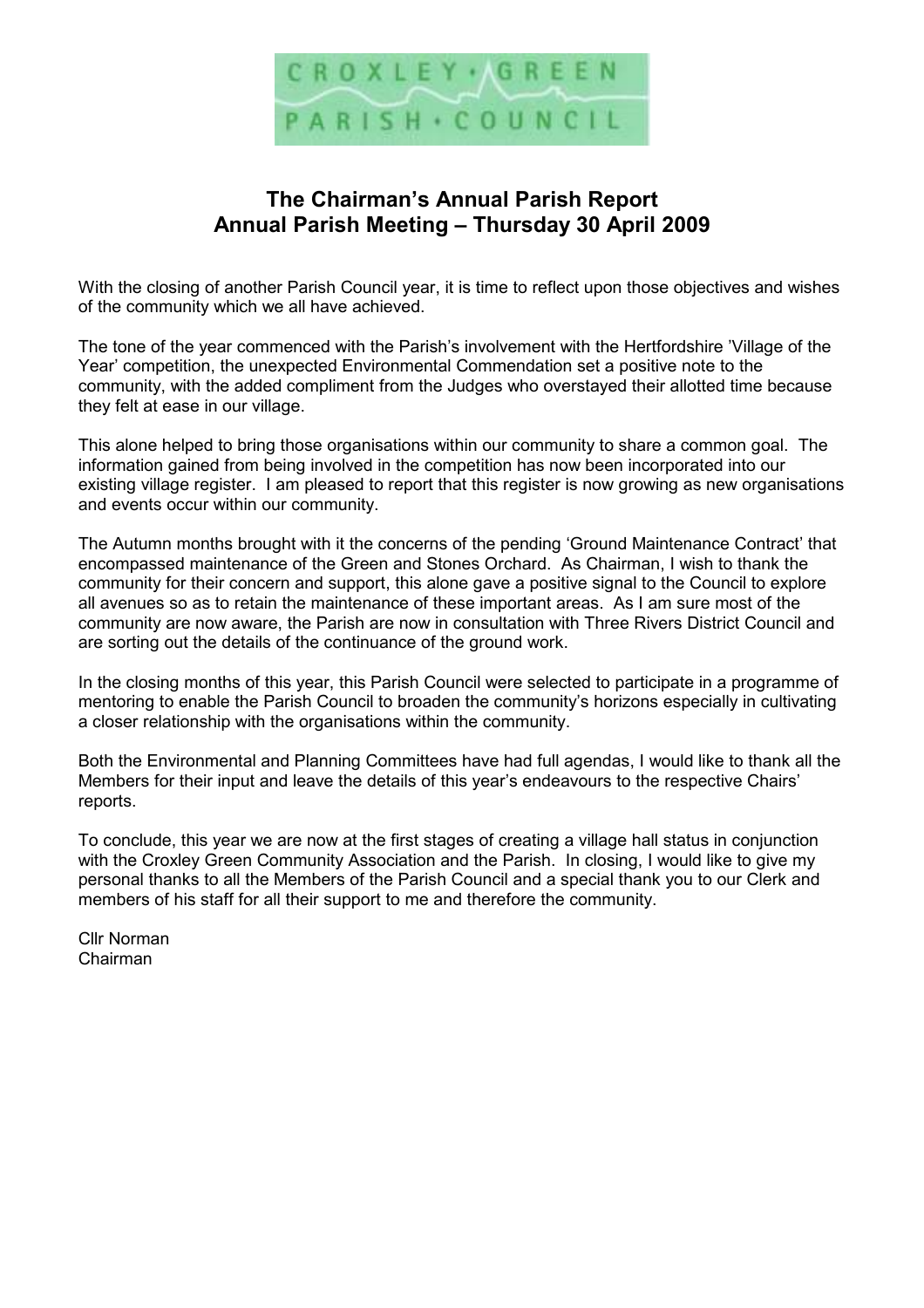

## Planning & Development Committee Report Annual Parish Meeting – Thursday 30 April 2009

For the last year the Planning and Development Committee has consisted of 5 Parish Council members – Nick Bennett, Jeremy Hollands, Mark Saxon, David Wynne-Jones and myself (David Bains). We are responsible for a number of local issues and meet twice a month.

Our main responsibility is the continued appraisal of and commenting on the property and other planning applications being put forward to Three Rivers District Council for final approval.

Other duties also include running the community bus, and instigating new initiatives – such as working with the other agencies (eg Highways) to instigate new Pelican crossings at points of concern to residents. From our budget we also maintain bus shelters and contribute towards street trees.

Over the last year we have seen a downturn in the number of properties being extended or redeveloped, but have maintained our consistency in commenting appropriately on the more contentious ones. In most cases our sentiments have been echoed by Three Rivers Planning, in that they have agreed with our views and rejected where we have rejected. This has led to several undesirable conversions and new developments being rejected, the most notable of which has been the Tesco application where we have maintained our continued opposition – very much agreeing with the residents' majority in Croxley. Unfortunately this matter has now gone to appeal, which takes it out of our hands to some extent.

A recent controversial decision by TRDC was the erection of the Station Radio Mast for Vodafone. The Parish Council (and TRDC) were unable to object on planning grounds to this mast, because it constitutes 'permitted development' under Government planning guidelines, although many residents do have concerns on the basis of health considerations. The Parish Council did, however, get the resulting lost Christmas lights moved to a different lamp post in the Watford Road – at the mast contractors expense! Recent press articles, notably in My Croxley News, have been outrageously inaccurate in reporting this matter.

As a committee we are also involved in consultation documents with other external bodies, making the job of serving on this committee an interesting and enjoyable one.

In conclusion our committee members form a core of level headed, supportive community servants within our Parish Council, who will always do there best to promote the best interests of both local businesses and residents.

I would like to thank Cllr Jeremy Hollands for standing in for me on the occasions I have been unable to Chair.

Cllr Bains

Chairman, Planning and Development Committee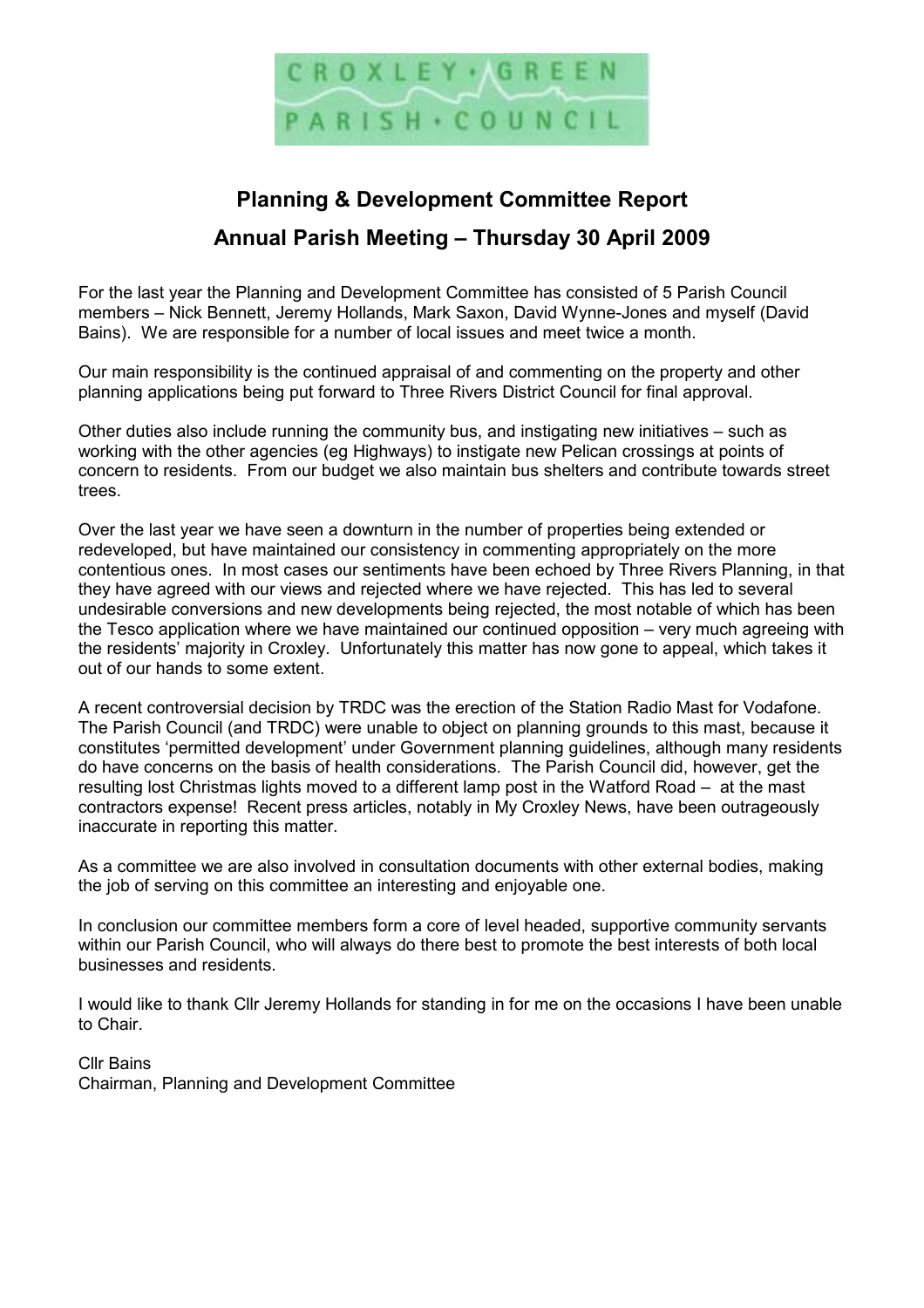

# Environment & Amenity Committee Report Annual Parish Meeting – Thursday 30 April 2009

Organised by Cllr Jefford our first E & A project of 2008/09 was our community tea for our more mature residents. This was held at the Community Centre (which is now our village hall), thank you to everybody who helped to make the afternoon a great success.

We also had a very successful outing for our senior citizens in December when the Parish Council provided a coach which took them all up to see the Christmas lights and a stop for approximately half an hour at Somerset House to see the ice skating and have a chance to have a cup of coffee. We received many letters of thanks from those who took part saying how very much they enjoyed the afternoon/evening.

Croxley Gardening Club very kindly took over the pre-judging for the annual garden competition and the results have been distributed among the Council last year after the event. Due to the flooding which occurred at the Community Centre, the actual Garden Competition evening could not be held until February 2009. Thanks in particular to Cllr Jefford who organised this event.

February 21<sup>st</sup> saw the quiz night take place when the amount of £863.42 was raised for Herts Air Ambulance. A great deal of hard work went into this particular evening and many thanks to all the Cllrs, friends and acquaintances who came along on the Saturday afternoon to help get things ready and tidied up afterwards. As usual Cllr Birch and her table won hands down and next year tickets to be on Cllr Birch's table will be charged double!

In the year of their existence, Flowers 4 Croxley have gone from strength to strength and are now in partnership with the Parish Council under the auspices of the E & A Committee. We have received a lot of congratulatory comments with regard to the lovely Spring display of the daffodils planted by the school children of the area. We hope this year to make even more areas of Croxley look more attractive.

I would like to take this opportunity of thanking everyone on the E & A Committee for all their help and support and to include in those thanks our Clerk and Amanda Taft for all their help. Our two Rangers, Carl and Andrew have also been very supportive and helpful.

Cllr Seeley Chairman, Environment and Amenity Committee